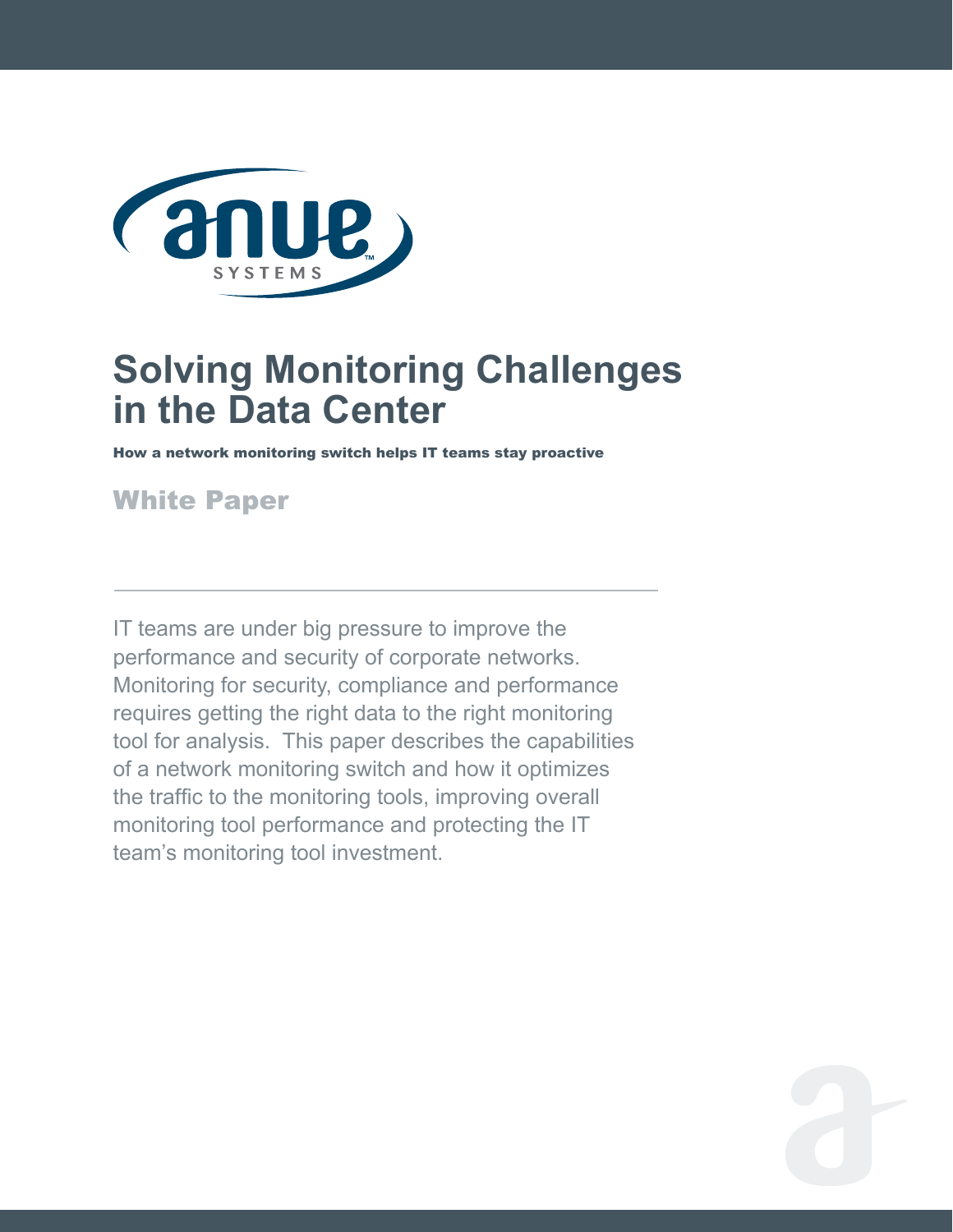

### **Monitoring Challenges in Today's Business Environment**

The rapid evolution of business applications and systems is making information technology (IT) a strategic part of the world's most successful companies. The recent shift toward virtualization and cloud computing comes at a time of increasing threats of attack on these strategic assets by malicious entities. At the same time, increasingly stringent government and industry regulations require stricter data center controls to ensure compliance. IT organizations are working hard to address these challenges while also working to improve the responsiveness and reliability of network and computer systems to help increase their company's competitive edge.

To get out in front of these data center challenges, IT teams use a number of technologies to proactively monitor their network and applications. Application performance monitors, network performance monitors, intrusion detection or prevention systems, VoIP monitors, data recorders and traditional network analyzers are examples of monitoring tools that give an IT team better insight into the performance and problems in their network. These valuable tools all require access to network data to perform their analysis. Mirror ports (also known as SPAN ports) on network equipment and network TAPs make up the data access points that

provide network data for tools to analyze. However, because the number of data access points is limited, connecting a large number of monitoring tools to the network is impossible. A relatively new technology, the network monitoring switch, was created to solve this problem.

A network monitoring switch sits between network SPANs and TAPs and the monitoring tools. This technology allows network engineers to collect network traffic from SPAN and TAP ports and provide monitoring tools with a copy of network data. The graphic on



the right shows where a network monitoring switch fits in a typical network. However, network monitoring switches do far more than replicate data. They solve security, compliance and visibility issues facing network engineers in today's data center. According to an August, 2011 report published by Forrester Research, network monitoring switches are one of the "must have" elements of today's data center. Additionally, the report from Forrester states:

*"I&O (Infrastructure and Operations) professionals are turning to monitoring switches for their data centers; these devices can collect flows from all the span links and taps on a network and share them with multiple monitoring and management tools. The switch can share all flow-based information with other tools like IDS/IPS and APM, which eliminates the span port and network tap shortage."* 

This whitepaper will introduce the capabilities of the network monitoring switch and explain the problems it solves in today's data center.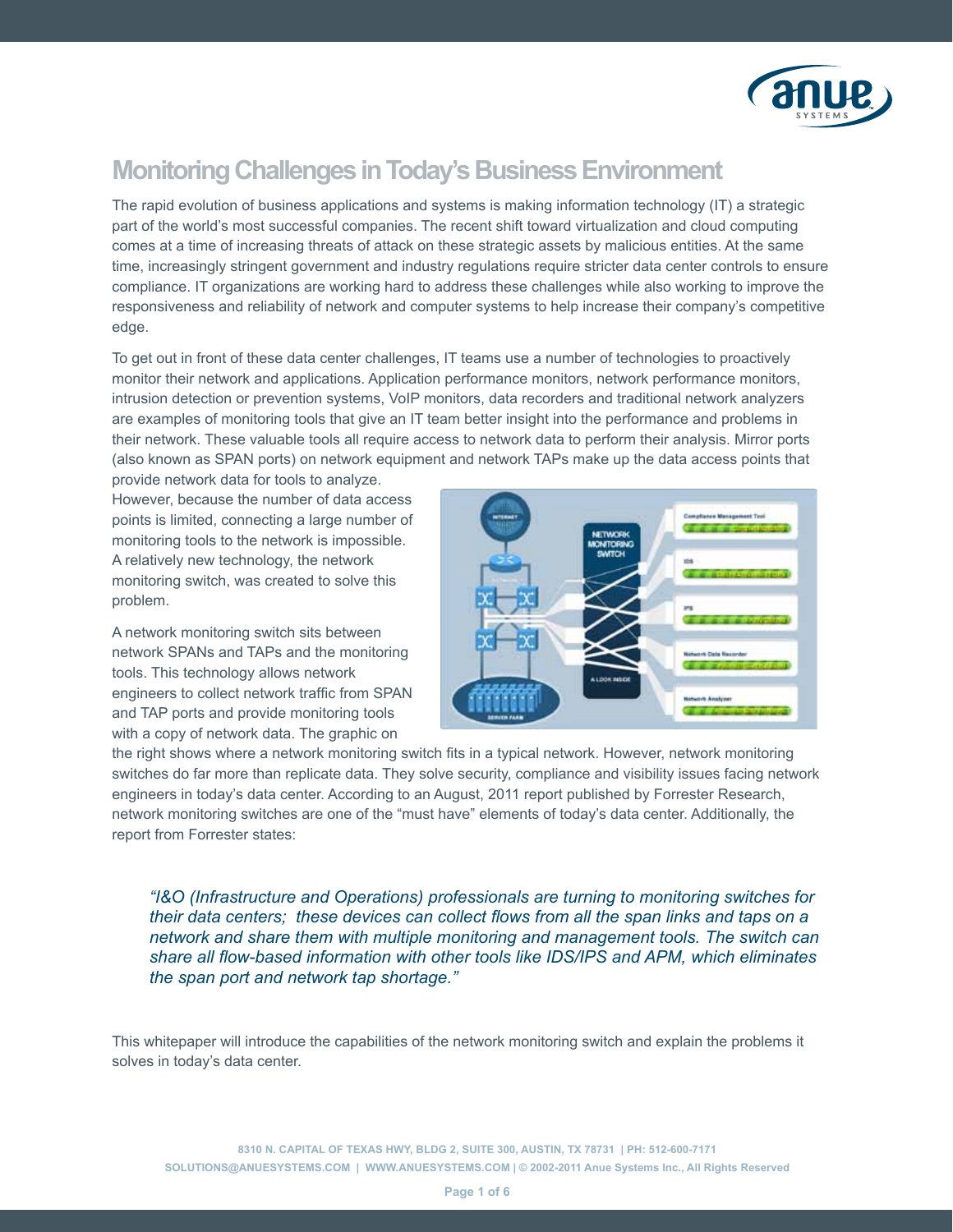

### **Giving Monitoring Tools Full Visibility to the Network**

Connecting monitoring tools directly to TAP and SPAN ports in a network is the simplest way to get data for analysis, but this approach has several pitfalls. The most immediate problem is that there are just not enough TAP and SPAN ports for all of the tools used by the typical IT team. According to research and analysis firm Enterprise Management Associates, Inc., 43% of organizations cited a shortage of SPAN and TAPs to be the primary reason they are unable to monitor 100% of network segments. **(See the chart below).** 



Modern network architectures provide multiple paths through the network, which helps increase network reliability, but also creates another problem for effective monitoring. This redundant network architecture ensures that data can still reach its destination when one or more links fail. However, the redundancy also means that data between two devices in the network may not travel the exact same path through the network and some data may be missed by the monitoring tool. Because many monitoring tools require all of the data from a session to perform an accurate analysis, it is likely that that missing data will lead to inaccurate reporting. Imagine trying to analyze traffic within a city by only counting the number of cars passing through a single street. The amount of traffic on that street is probably not representative of traffic elsewhere and a statistical analysis of the frequency of car models is likely to be distorted. This lack of visibility severely limits the effectiveness of monitoring tools.

The network monitoring switch solves this visibility problem. A network monitoring switch allows IT teams to quickly and easily connect TAPs and SPANs to monitoring tools and configure these connections through an easy to use control panel. In this way monitoring tools can have access to all of the data from multiple network segments and get a complete view of the network traffic. In addition, monitoring tools can each get a copy of the data from one or more network segments, allowing more tools to have access to the same network data.

Network monitoring switches increase visibility by solving the problems of TAP and SPAN shortages. However, advanced network monitoring switches also enhance the capabilities of monitoring by easing the bandwidth upgrade path, boosting network monitoring tool performance, securing access to network data and increasing productivity in the data center.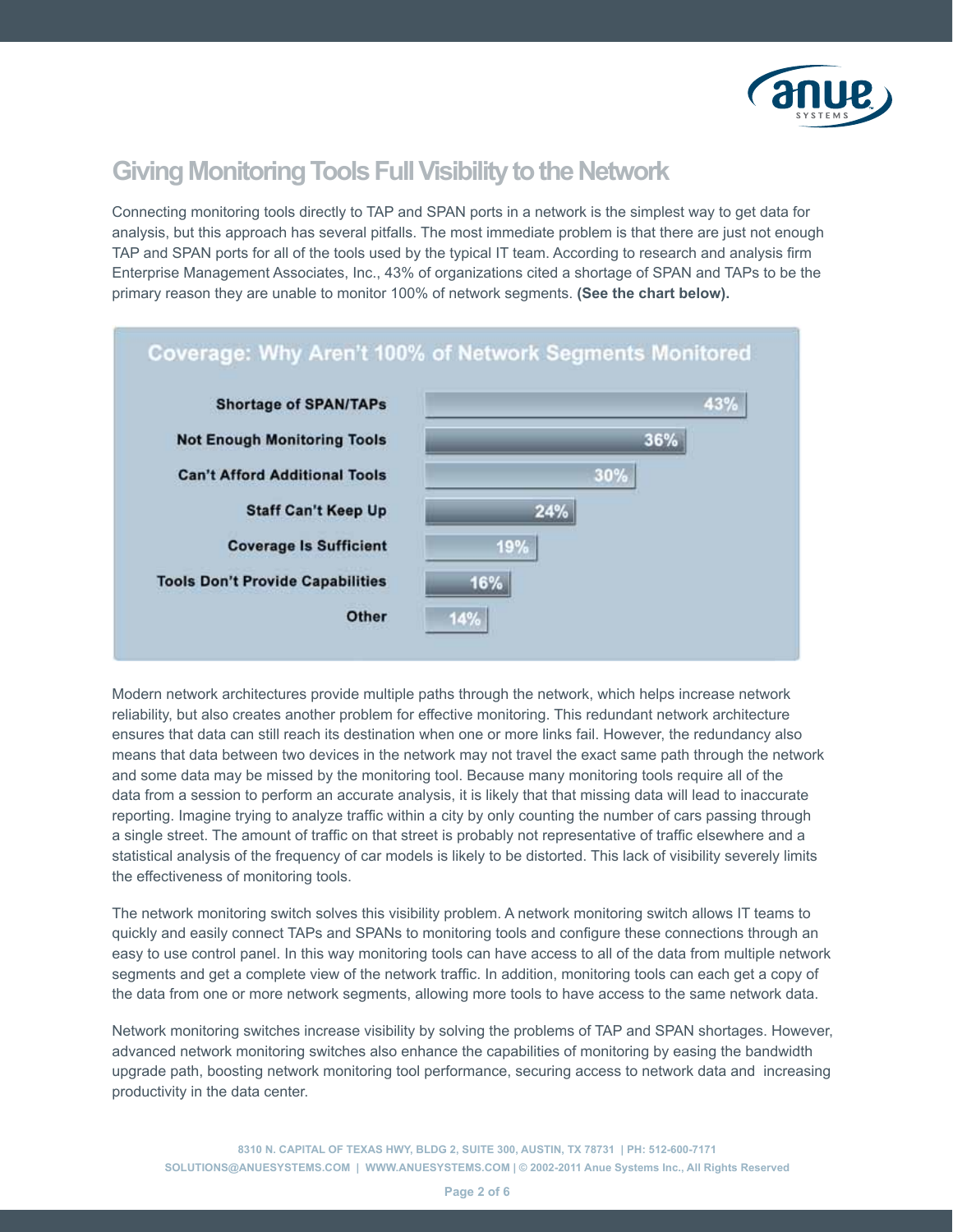

### **Easing the Path to Upgrade**

Another challenge facing the modern data center is the need to upgrade to 10G or 40G in order to handle increasing bandwidth requirements. According to a recent market survey of network engineers conducted by Anue Systems, over 40 percent of those surveyed planned to upgrade their network backbone in the next 18 months.

Upgrading a network is expensive, and becomes even more costly when network monitoring tools must be upgraded at the same time. Traditionally, network engineers didn't have a choice. When they upgraded their



network they also had to upgrade monitoring tools. With the advent of the network monitoring switch, network engineers now have a better choice because these new devices also allow lower speed monitoring tools to receive data from high speed core network segments. Network engineers now have the ability to monitor higher speed backbone networks with their lower speed tools, protecting their original monitoring tool investment.

So how does a monitoring switch work in the upgraded network? The network monitoring switch "downshifts" the speed of network data to match the speed of the available monitoring tool. Because of the potential speed mismatch between the network monitoring tool and of the upgraded network, the monitoring tool may be overwhelmed with data resulting in the loss of packets. The network monitoring switch provides a way to filter the network data to reduce the amount of data to match what the tool can handle. This capability not only resolves the speed difference, but also can remove other unnecessary packets from the data stream, providing only the data required for analysis to the monitoring tool. As a result, the monitoring tool does not have to waste CPU and memory resources wading through irrelevant data. This not only extends monitoring tool investment as IT organizations transition to new, higher speed network technologies, it also allows IT teams to get improved performance from the monitoring tools they already own.

### **Making Monitoring Tools Work Better**

IT organizations make large investments in monitoring tools. As a result, it is essential that IT teams get the most out of their monitoring tools by taking full advantage of their core capabilities. To help IT teams realize the full benefit of their monitoring tools, advanced network monitoring switches provide a number of features that off-load compute intensive processing from their tools. Such features include packet filtering, load balancing, packet de-duplication, packet trimming and MPLS stripping.

#### **FILTERING**

Using a monitoring tool to find the required packets and discard the remaining packets is a wasteful use of an expensive resource. It is also processor intensive. By filtering data in the network monitoring switch, the monitoring tool is freed to perform the work that it was purchased to do, resulting in more useful work being done by the monitoring tool.

Filtering is usually performed in three stages. The first stage is performed at the port where the network is attached (network port). The second stage is a highly capable, port-independent filter that is located between the network port and the port to which the monitoring tool is attached (tool port). The third stage of filtering is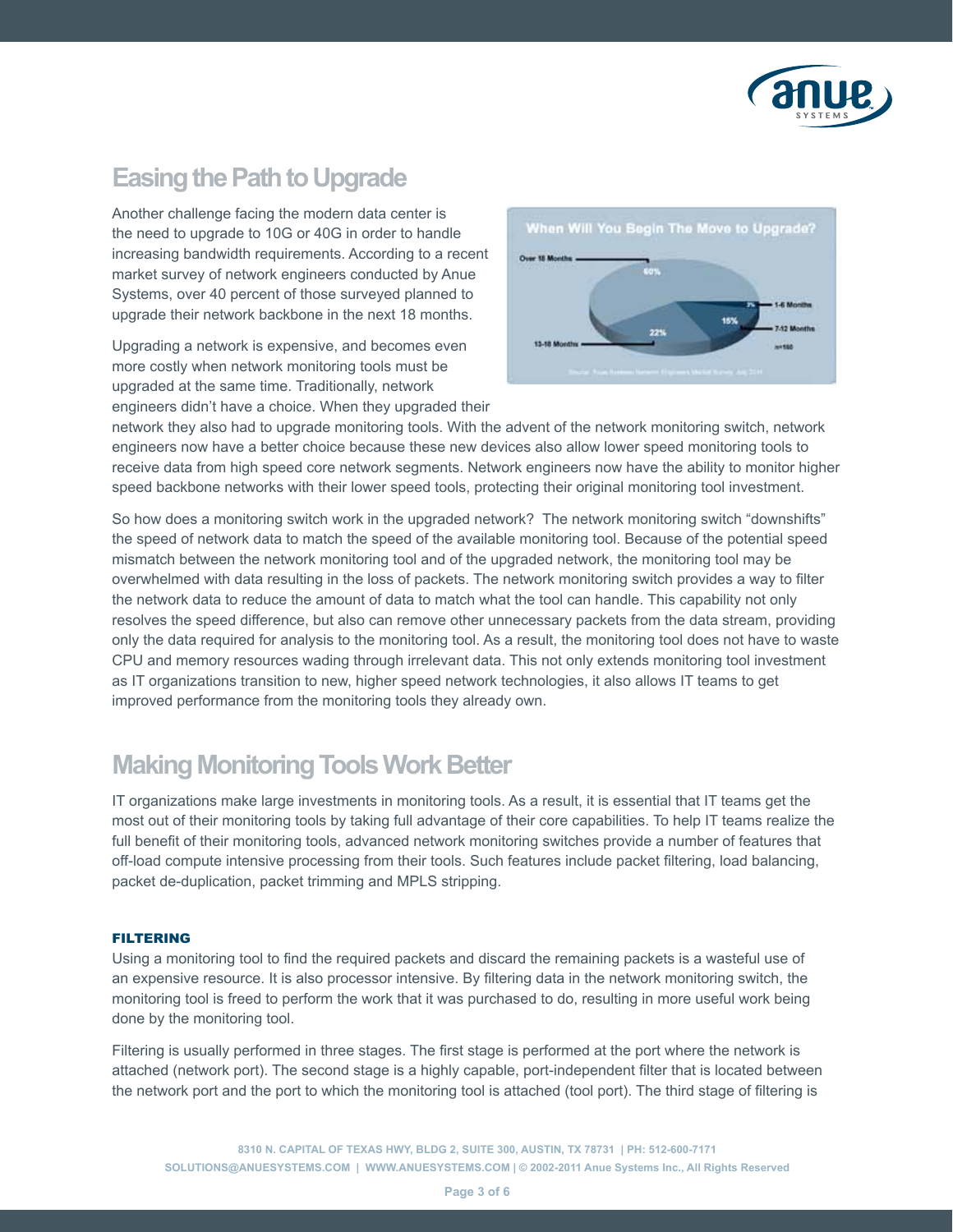

performed at the tool port. Three stage filtering is important because filtering at the network port completely eliminates the excluded traffic from being available to ALL tool ports. Once this traffic is removed it is no longer available for analysis.

An alternative to this approach is filtering at the tool port, but this causes two problems. First, the tool port can be overrun by the volume of traffic coming from the network ports. Second, the interaction between the network filters and the tool



filter is complex and not obvious unless you are well versed in set theory. The port-independent filter is the ideal place to perform the bulk of the filtering as it is possible to understand exactly what is happening by looking at this single filter definition. When considering a network monitoring switch it is important to understand its filtering capabilities. Please refer to the diagram above for an example of three stage filtering.

#### Load Balancing

When the amount of data increases in an enterprise network, IT teams often find that the network data flow is increasing faster than the capabilities of their monitoring tools. A single monitoring tool that previously performed well is now out of capacity. Through "load balancing" some network monitoring switches have the ability to send data across multiple tools and do it in a way that consistently sends all the data from a particular session to the single monitoring tool. The load balancing feature keeps session data together for better analysis, yet balances the total network load across multiple monitoring tools. This function is used extensively with network data recorders. Since session data is kept together, only one data recorder needs to be accessed to analyze any given session at a later time.

#### Packet De-Duplication

Another form of off-loading is the ability of network monitoring switches to remove duplicate packets from network data streams. Duplicate packets are most commonly caused by the use of SPAN/mirror ports. While some monitoring tools are capable of removing duplicate packets, many tools do not have this capability. However, even if a monitoring tool has the ability to remove duplicate packets, doing so is an extremely resource intensive task. Off-loading duplicate packet removal to the network monitoring switch can cut the CPU load of a monitoring tool in half.

Another key benefit of removing duplicate packets is that the bandwidth at the Ethernet port of the tool is conserved, allowing more data to be provided to the monitoring tool. In extreme cases, the improvement in bandwidth efficiency can more than double the amount of "good" packets delivered, greatly improving the performance of the monitoring tool.

#### Packet Trimming

Packet trimming removes payload data from the packet, leaving the header information, prior to sending the packet to monitoring tools. Some monitoring tools do not require packet payload information, in which case, removing payload data allows more data to be sent across the link from the network monitoring switch to the monitoring tool. As a result, the monitoring tool can receive a far greater amount of network data. Additionally, for compliance reasons, it may be desirable to "trim" or remove sensitive payload data from packets before they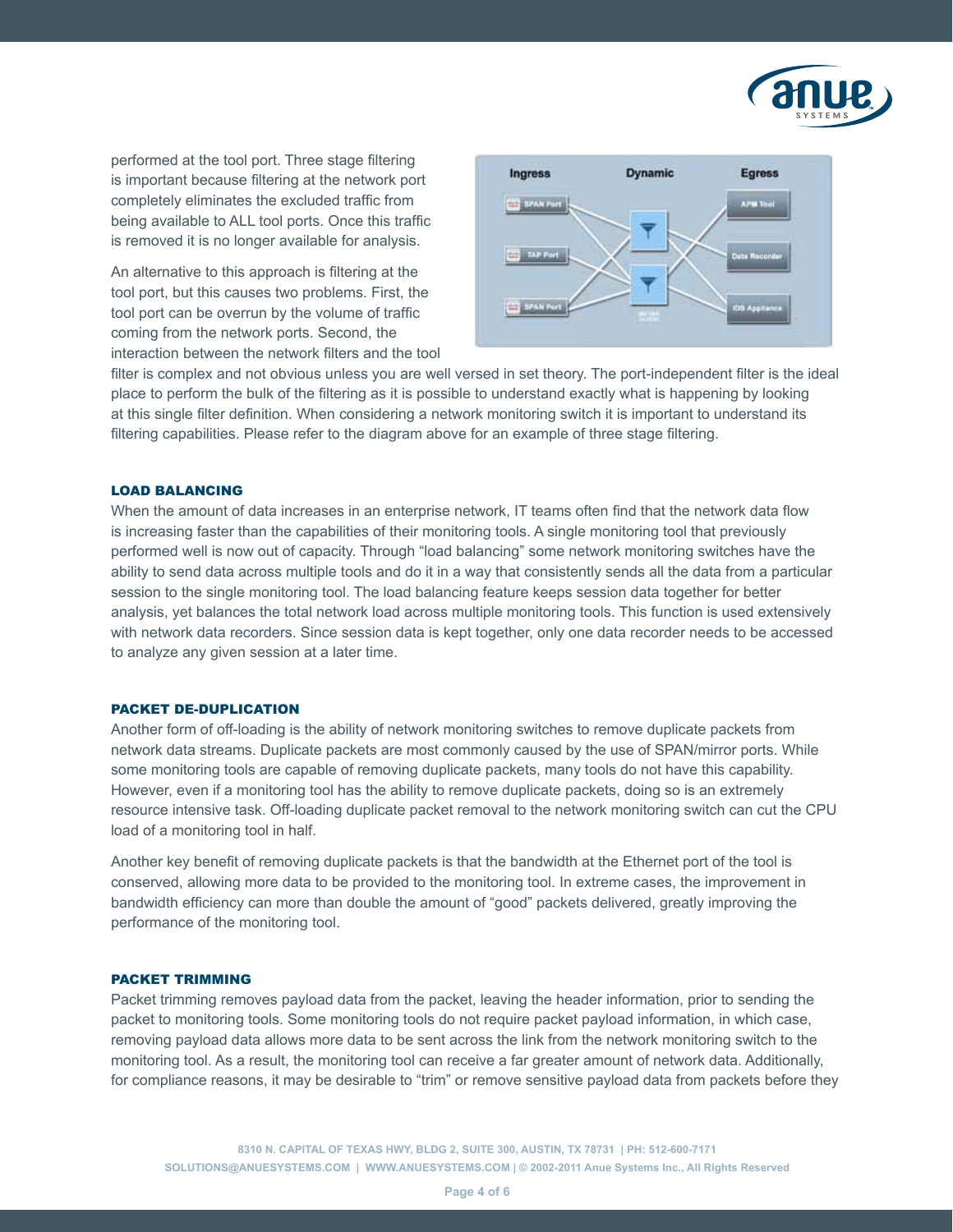

are sent to a monitoring tool.

#### MPLS Stripping

Removing MPLS labels is a form of off-loading that actually increases the capability of monitoring tools. Most monitoring tools are not capable of understanding MPLS-tagged packets, making them unable to monitor MPLS networks. A network monitoring switch can remove the MPLS headers and forward the original packet contained within the MPLS tagged packet. Standard network monitoring tools can then be used to monitor activities with the MPLS network.

### **Keeping Network Data Secure**

Security is always a critical concern for IT organizations because they are responsible for ensuring that the wrong data doesn't end up in the wrong hands. Conversely, they must ensure that the right data gets into the right hands. Network monitoring switches have the ability to integrate into network security systems, such as TACACS+ and allow administrators to specify what users and groups have access to network data. Fine grained tuned access control makes it possible to specify what group or user has access and exactly what they are entitled to do – such as the right to modify port settings, data flow connections, and filter definitions.

Once control of the access to the network monitoring switch has been established, best security practices require that any changes are logged to a SYSLOG server. In this way it is possible to know when a change was made and by whom.

#### Improving Productivity in IT

With IT departments strapped for time and resources, improvements in productivity can make a big difference. Because managing the network monitoring configuration, connections and filters definitions can be a complex task, how these configurations are managed with a monitoring tool is key. Managing configurations with a network monitoring switch is performed in different ways, depending on the brand of monitoring switch chosen. Some require CLI code exclusively to configure network traffic, some require a combination of GUI interface and CLI code, and some are managed completely through a drag-and-drop interface. Tools managed through a drag-and-drop control panel are easier to deploy than other versions as IT teams do not have to be experts in command language specific to that tool. An intuitive interface also allows IT teams to focus on the task of operating the monitoring tool rather than getting the data to the tool.

#### Filter Libraries

Another time saving feature of a network monitoring switch is the import and export of configuration information with granular control over what gets saved or loaded. Libraries of filter definitions can also be saved, allowing IT teams to create common filter definitions and disseminate these libraries for use among the teams.

#### **AUTOMATION**

Automation is a productivity enhancement available with some network monitoring switches. Monitoring tools, network management systems and IT automation systems can dynamically control a network monitoring switch. Using a simple scripting language, software-based systems can control any aspect of the network